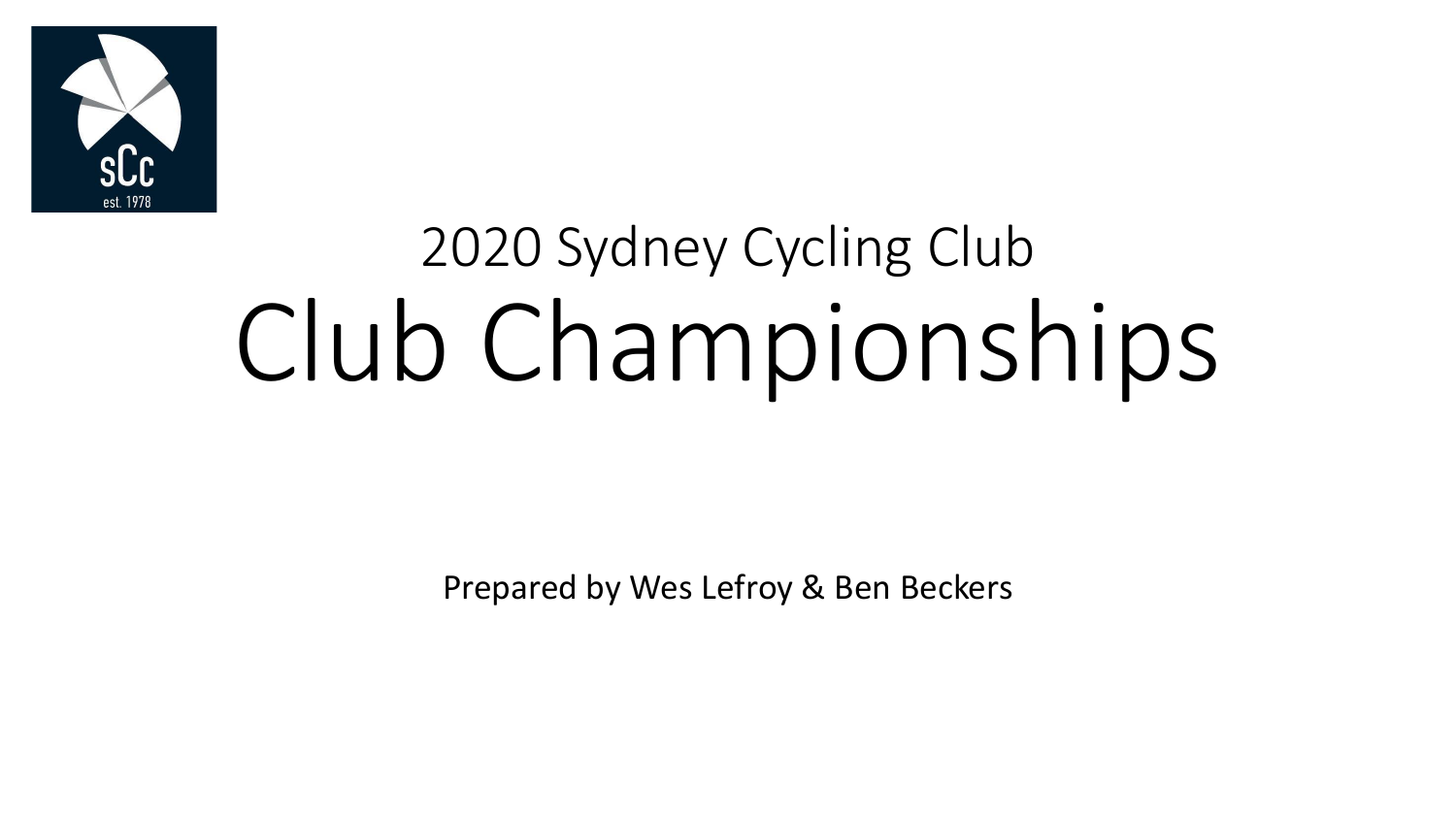## Awards up for grabs



#### **Overall**

- Men's Overall Champion
- Women's Overall Champion
- A grade\*
- B grade
- C grade
- D grade

\*Awarded jointly to top male or top female

#### **Event Titles\***

- Time Trial Champion
- Criterion Champion
- Hill Champion

\*All titles have male and female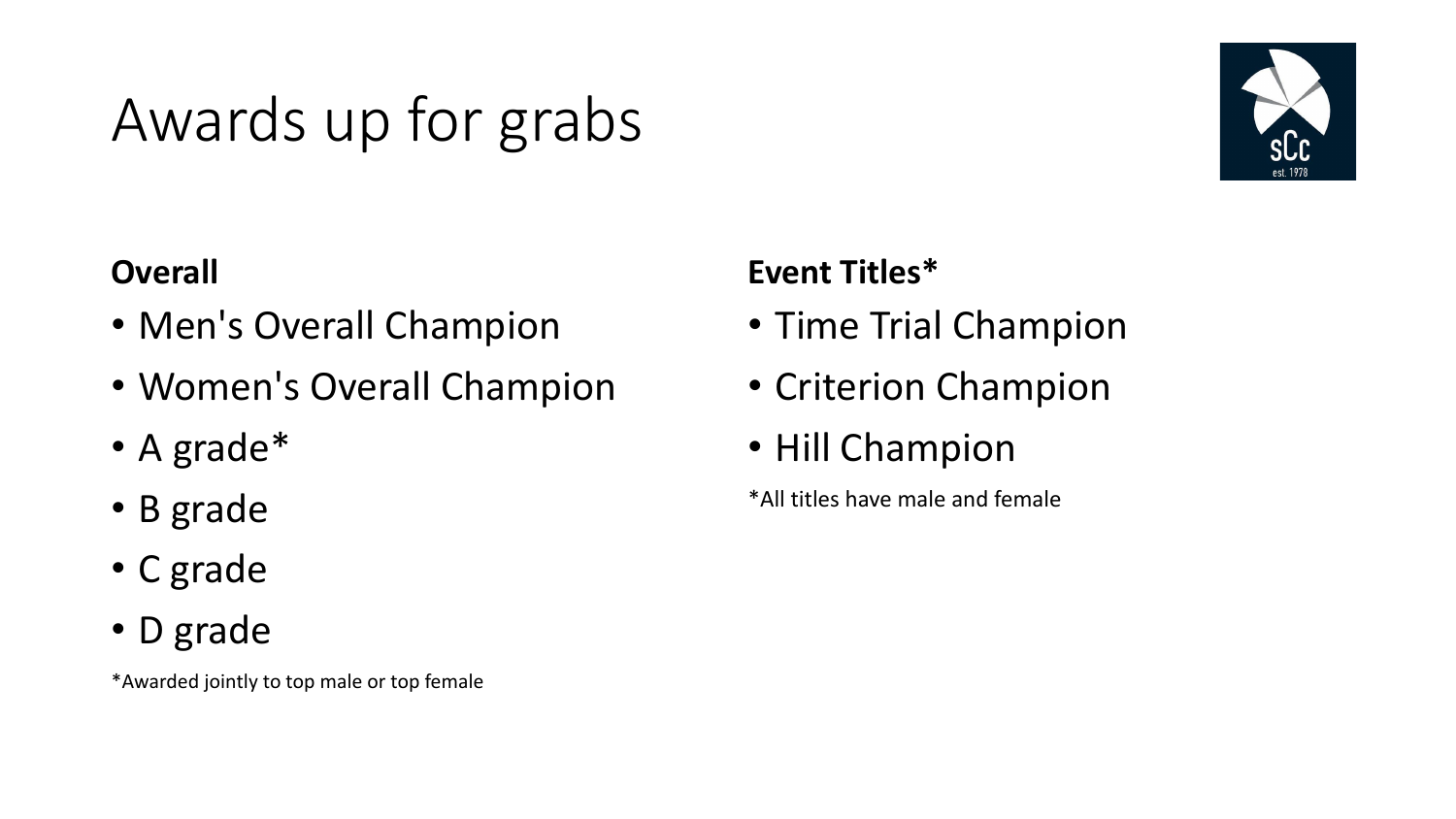### Which events are in play?



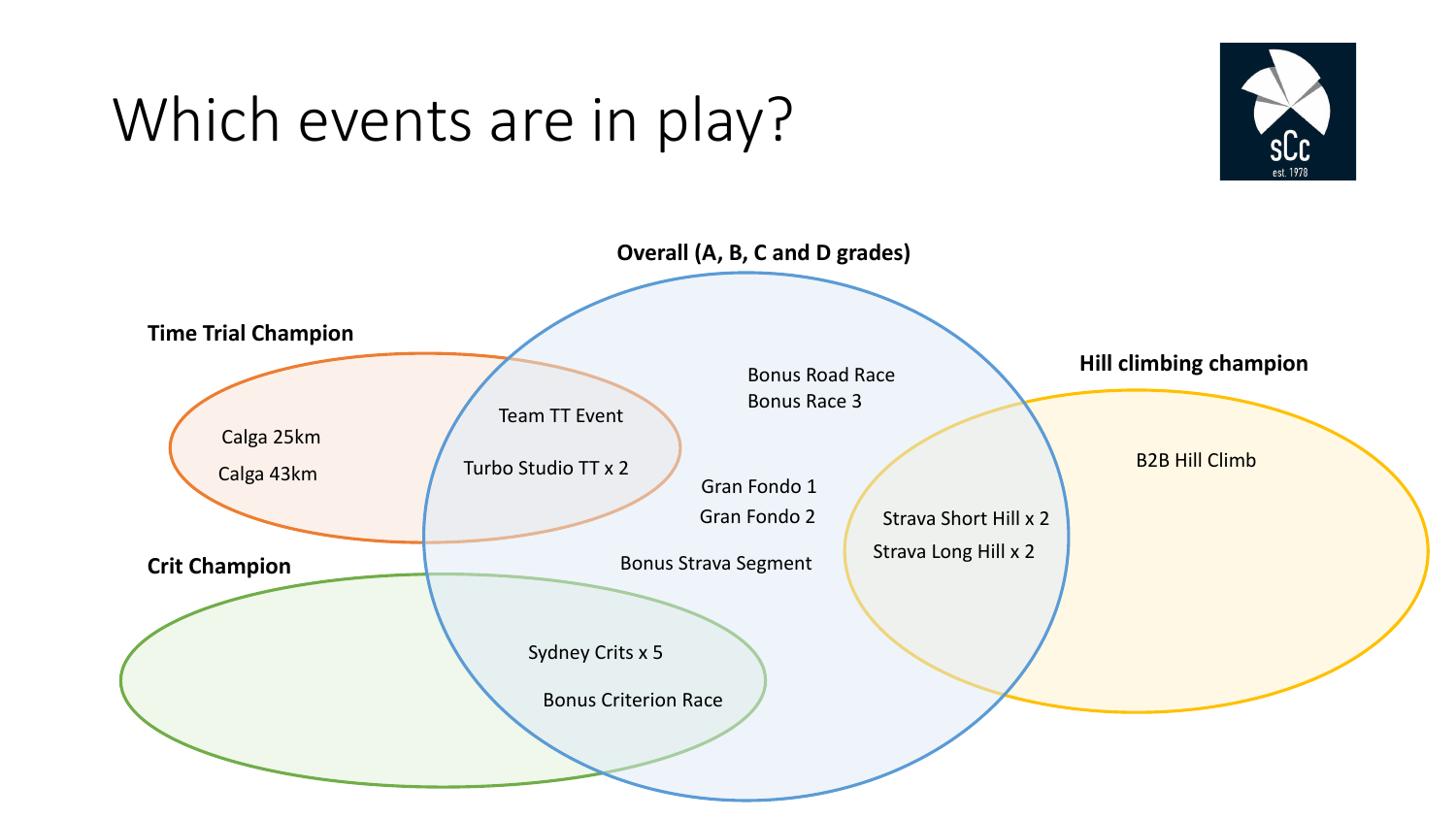#### Rules



- 1. The main competition is for Club Champion Overall, in multiple grades (A, B, C and D grades) based on points accumulated throughout the year.
- 2. Subsidiary competitions of Criterium Champion (with a minimum of A, B , C and D grades), TT Champion (non graded), and Hill Climb Champion (non graded) will also be run.
- 3. Overall Male and Female Club Criterium Champion shall be the highest-graded male and female riders based on cumulative points accrued over races <sup>3</sup> to <sup>5</sup> of the Criterium series.
- 4. Overall Male and Female Club TT Champion shall be the lowest aggregate time of male and female riders that participated in the TT events irrespective of grade. To be eligible, riders must have a time for all of the time trials.
- 5. Overall male and Female Club Hill Climb Champion shall be the lowest aggregate time of male and female riders that participated in the hill climb events (4 specific Strava segments, State Hill Climb event in Bathurst irrespective of grade. To be eligible, Rider must have a time for all of the hill climbs.
- 6. Grades shall be determined depending upon entries with a minimum of A, B , C and D grades.
- 7. Individual grading shall be determined by the Race Secretaries, using previous club champs, race and strava results.
- 8. Riders may be re-graded at any time at the absolute discretion of the Race Secretary.
- 9. For Rider's time up a Strava segment to be counted in their club championship tally, Rider must be a member of the Sydney Cycling Club Strava Club and have completed at least three non-Strava events. The final date for Strava segments is 31 October 2020. Participants must be apart of the SCC Strava Club.
- 10. Riders can collect points for participation in up to two Gran Fondos. Requirements for <sup>a</sup> Gran Fondo to qualify for the Club Championship are: At least 100km AND official time keeping AND at least 10 SCC riders compete AND the event is in Team App, FB and newsletter. Any event may also be nominated as a Gran Fondo at the absolute discretion of the Race Secretary. If a rider participates in more than 2 qualifying Gran Fondos the best placements will be counted.
- 11. There will be up to 3 'Bonus Races' (1 in Jan-Mar, 1 in Apr-Jul, 1 in Aug-Oct).<br>Requirements for a race to qualify: Cycling NSW Category 3 event AND less than<br>100km AND at least 10 SCC riders compete AND announced via Newsletter, and Facebook at least 1 week in advance. Bonus races will be proposed<br>by the members. Only the first event that fulfills all requirements will be counted.<br>Events may be disqualified at the absolute discretion o
- 12. Points awarded in the bonus races are 10, 5, 3 (for  $1<sup>st</sup>$ ,  $2<sup>nd</sup>$  and  $3<sup>rd</sup>$  overall rank in any grade). 1 point will be awarded to any participating rider outside the podium.
- 13. Points awarded in the Crit Series are 30, 25, 20, 15, 12, <sup>10</sup> (for 1st, through 6th). Those outside the top <sup>6</sup> will score <sup>5</sup> points for participation.
- 14. Points awarded in all other events are 30, 25, 20, 16, 14, 12, 10, 9, 8, 7 (for 1st, 2nd, 3rd etc in top 10). Those outside the top 10 will score 5 points for participation.
- 15. If prizes are offered, any prizes earned must be claimed on the day.
- 16. In the event of a points tie for prize podiums, the tie shall be resolved by count back with greater value given to longer events.
- 17. In the event of a tie in the overall or a subsidiary championship, the tie shall be resolved by count back with higher value given to longer events.
- 18. ATTA club days have 2 bonus points for attending on specified club days. Rider's best time (Jan-Oct) is used to record results.
- 19. Handler points (10 points) may be awarded at the discretion of the Race Secretary a maximum of 4 times per member (40 points in total) throughout the year.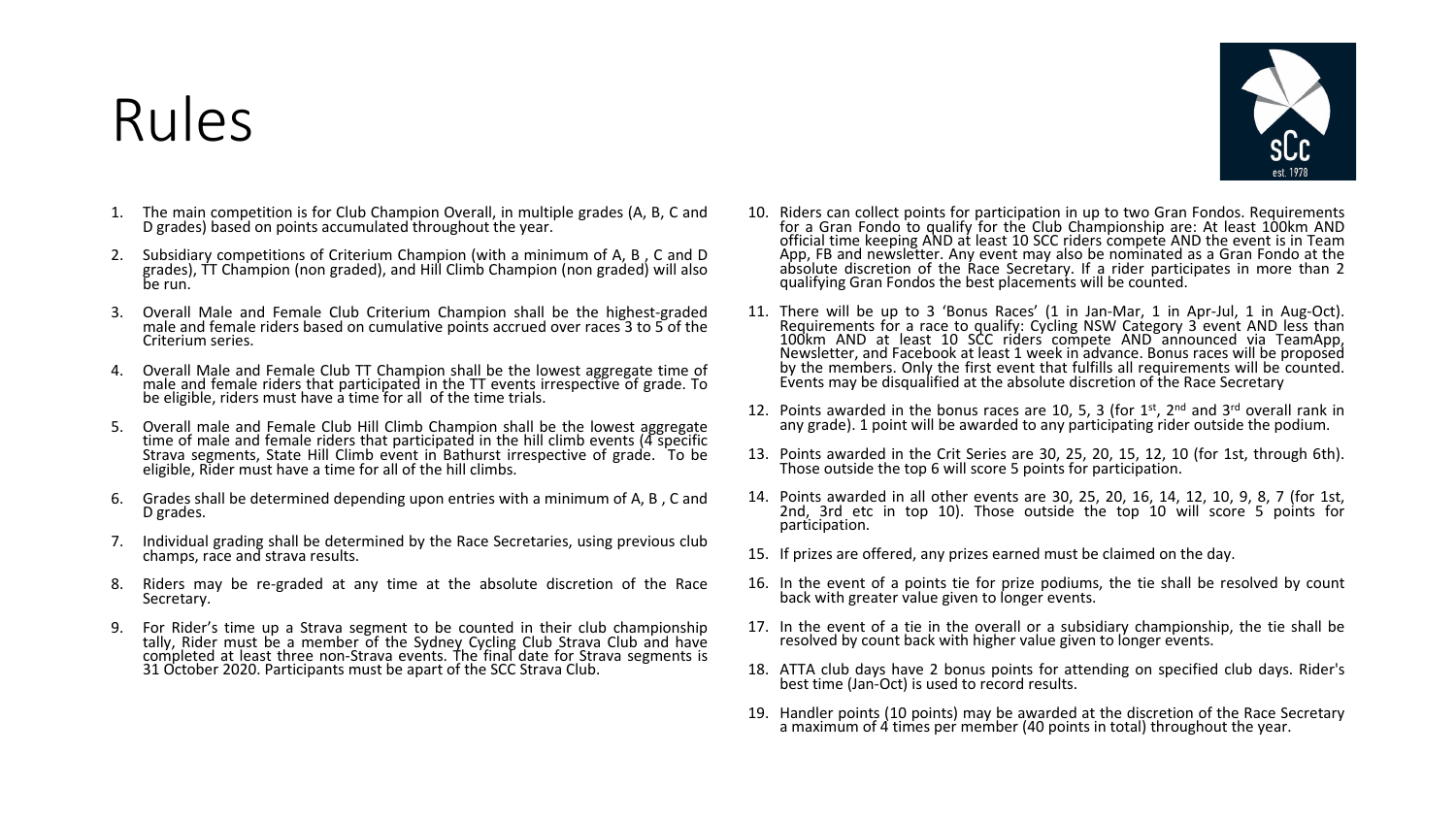### New! Changes to Crit, TT, and Hill Champions

- All subsidiary competitions (Crit, TT and Hill Climb Championships) will now see two Champions to be crowned: Best Male and Best Female.
- Criterium Champions will be highest-graded male and female rider with the most accumulated points over races 3-5 of the crit series  $$ not just the final race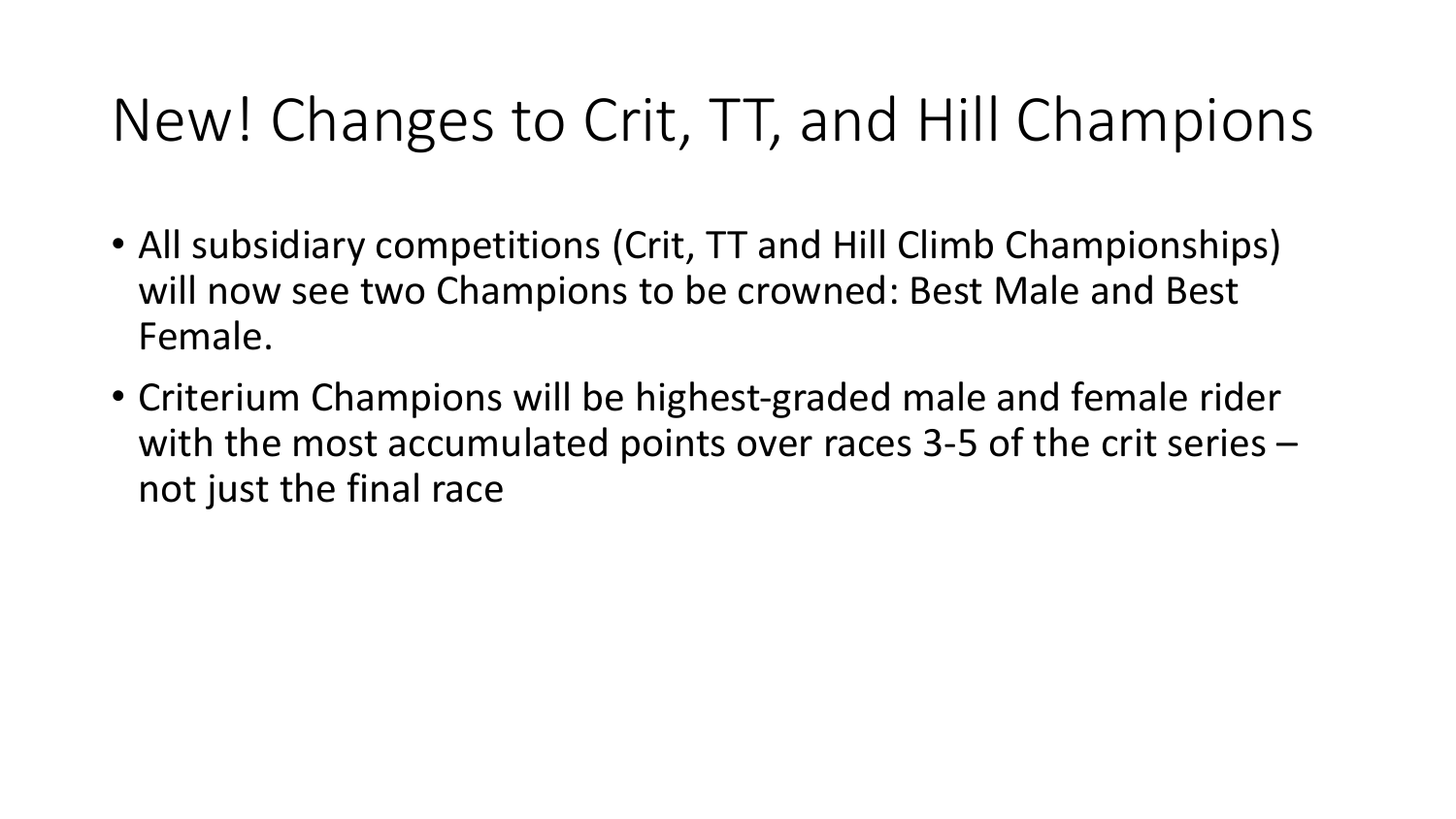#### New! Gran Fondo's

- Rather than having two designated Gran Fondos, we award points to any Gran Fondo if...
- Requirements:
	- At least 100 km
	- Official time keeping
	- At least 10 SCC members compete
- Eg. B2B, Orange, Mudgee, 3 Peaks, Amy's, Bowral, Fitz's
- Each member can get points for only 2 Gran Fondos (best results are counted if member participated in 2+ eligible Gran Fondos)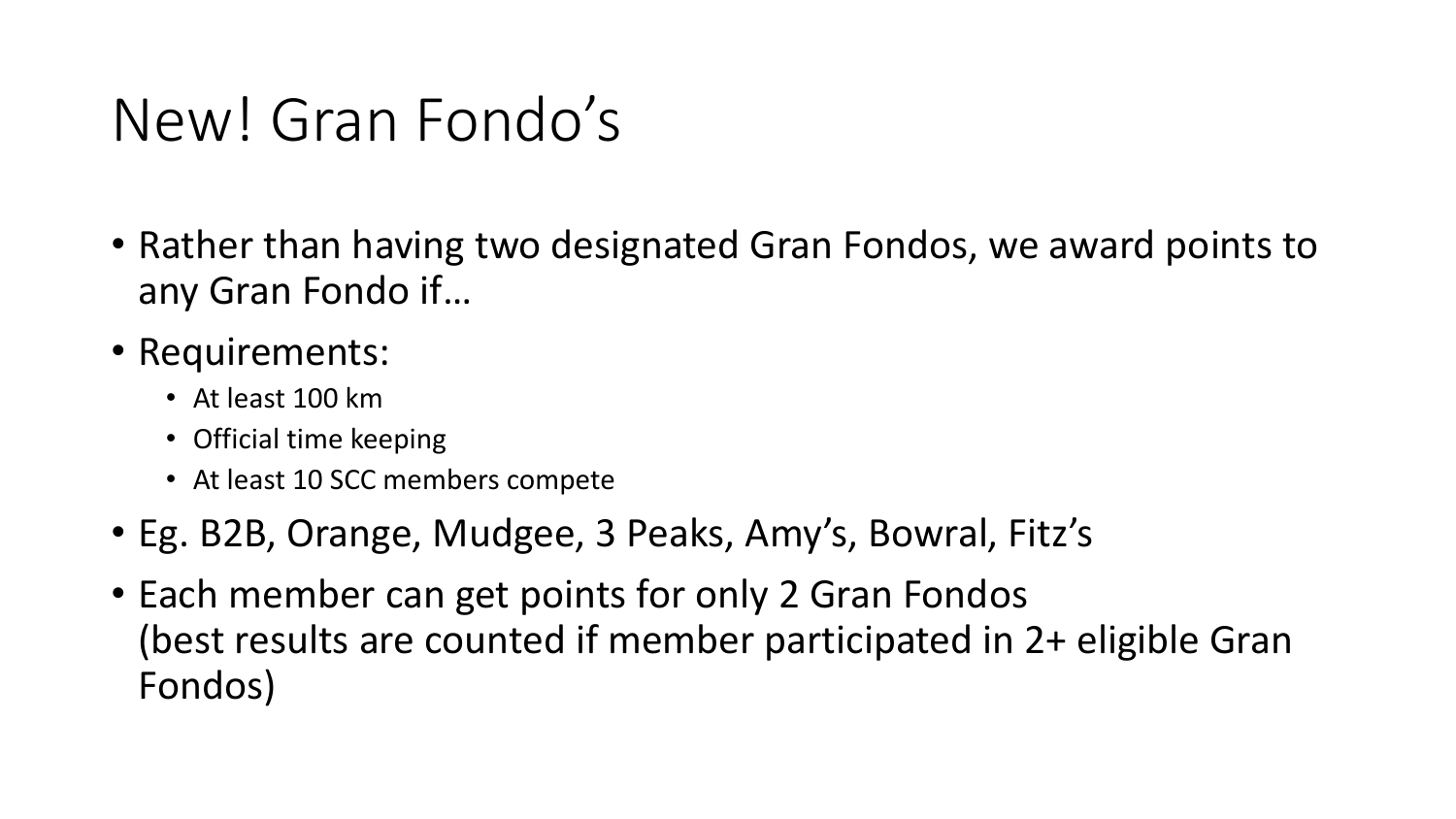#### New! Bonus Races

- We allocate 'bonus points' to races where at least 10 SCC members complete a race (Max 3 races).
- Only 1 race in each period (e.g. Jan Mar, Apr July, Aug Oct)
- Must be at least 1 road race, and one crit race.
- Points awarded in the bonus races are 10, 5, 3 (for 1st, 2nd and 3rd overall rank in any grade). 1 point will be awarded to any participating rider outside the podium.
- Everyone must have equal opportunity to attend must be announced on Facebook, Team App, and Newsletter 1 week before.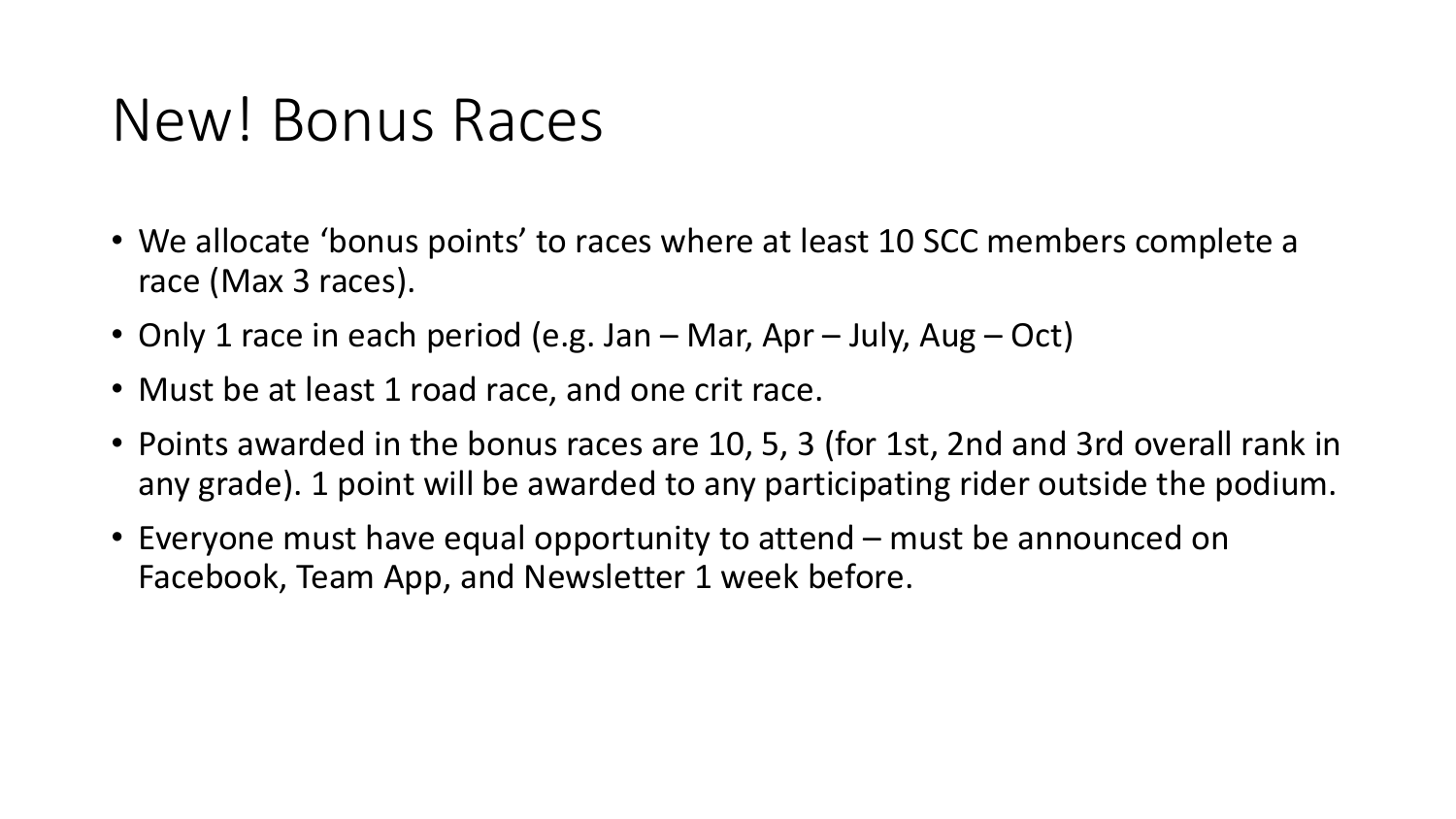## Strava Segments

| <b>Profile</b>               | <b>Segment</b>                 | <b>Notes</b>                                                                                                                                                                                                                                        |  |
|------------------------------|--------------------------------|-----------------------------------------------------------------------------------------------------------------------------------------------------------------------------------------------------------------------------------------------------|--|
| Short Hill -<br><b>North</b> | <b>Taronga Zoo</b>             | Starts: 20m after turn around at Ferry Terminal Ends: At Union St<br>SAFETY: Watch Right for cars and cyclists at Thompson Rd round-about                                                                                                           |  |
| Short Hill -<br>South        | Linden Rd /<br><b>Wallaroy</b> | Starts: 20m after Linden, Manning Rd Intersection. Ends: 20m before<br>Edgecliff Rd<br>SAFETY: Watch for cars when turning onto Wallaroy                                                                                                            |  |
| Long Hill -<br>South         | <b>Garie Beach</b>             | Starts: 50m after first bend. Finishes: Roughly 50m before Sir Bertram<br><b>Stevens Dr</b><br>SAFETY: Watch for on-coming cars                                                                                                                     |  |
| Long Hill -<br><b>North</b>  | <b>Berowra East</b>            | Starts: Half way between two first corners. Ends: Half way between final<br>bend and round about.<br>SAFETY: Watch for on-coming cars.                                                                                                              |  |
| <b>Bonus</b><br>Segment      | La Pa Sprint                   | Starting about 100m after the Bunnerong Rd roundabout, ending about<br>200 mbefore La Pa entry.<br>SAFETY: Do not speed through the round about, watch for cars entering from<br>Anzac Parade, slow down before you enter La Pa, obey speed limits. |  |